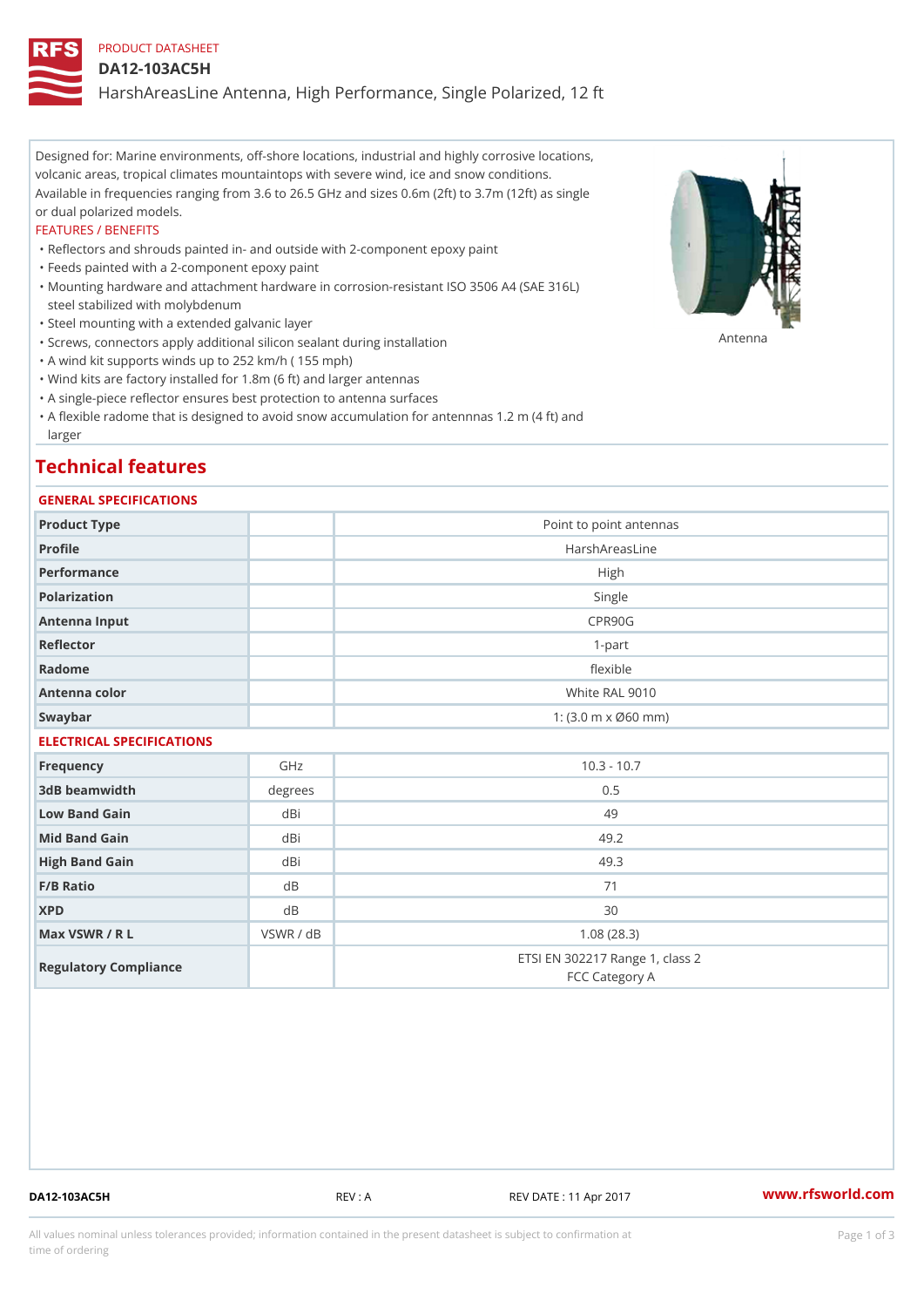# PRODUCT DATASHEET

DA12-103AC5H

HarshAreasLine Antenna, High Performance, Single Polarized, 12 ft

| MECHANICAL SPECIFICATIONS                     |               |                                                   |
|-----------------------------------------------|---------------|---------------------------------------------------|
| Diameter                                      | ft $(m)$      | 12(3.7)                                           |
| Elevation Adjustment                          | degrees       | ± 5                                               |
| Azimuth Adjustment                            | degree        | ± 5                                               |
| Polarization Adjustment                       | degree        | ± 5                                               |
| Mounting Pipe Diameter<br>minimum             | $mm$ (in)     | 114(4.5)                                          |
| Mounting Pipe Diameter<br>$m$ a x i $m$ u $m$ | $mm$ (in)     | 114(4.5)                                          |
| Approximate Weight                            | $kg$ ( $lb$ ) | 420 (924)                                         |
| Survival Windspeed                            | $km/h$ (mph)  | 252 (155)                                         |
| Operational Windspeed                         | $km/h$ (mph)  | 190(118)                                          |
| <b>STRUCTURE</b>                              |               |                                                   |
| Radome Material                               |               | PVC coated fabric                                 |
| FURTHER ACCESSORIES                           |               |                                                   |
| optional Swaybar                              |               | 1: SMA-SK-60-3000A (3.0 m x Ø60 mm)               |
| Further Accessories                           |               | SMA-SKO-UNIVERSAL-L : Universal sway bar fixation |

# MOUNT OUTLINE

| Dimension A                                                   | m m<br>(in)  | 3800 (150)  |
|---------------------------------------------------------------|--------------|-------------|
| Dimension B                                                   | m m<br>(i n) | 1880()      |
| Dimension C                                                   | m m<br>(i n) | 670 (26.5)  |
| Dim D-<br>$114$ m m (4.5 _ i r ) $\mathbb{R}$ in $\mathbb{R}$ | m m          | 190(7.5)    |
| Dimension E                                                   | m m<br>(i n) | 370 (14.57) |
| Dimension F                                                   | m m<br>(i n) | 1580 (62.5) |

DA12-103AC5H REV : A REV DATE : 11 Apr 2017 [www.](https://www.rfsworld.com)rfsworld.com